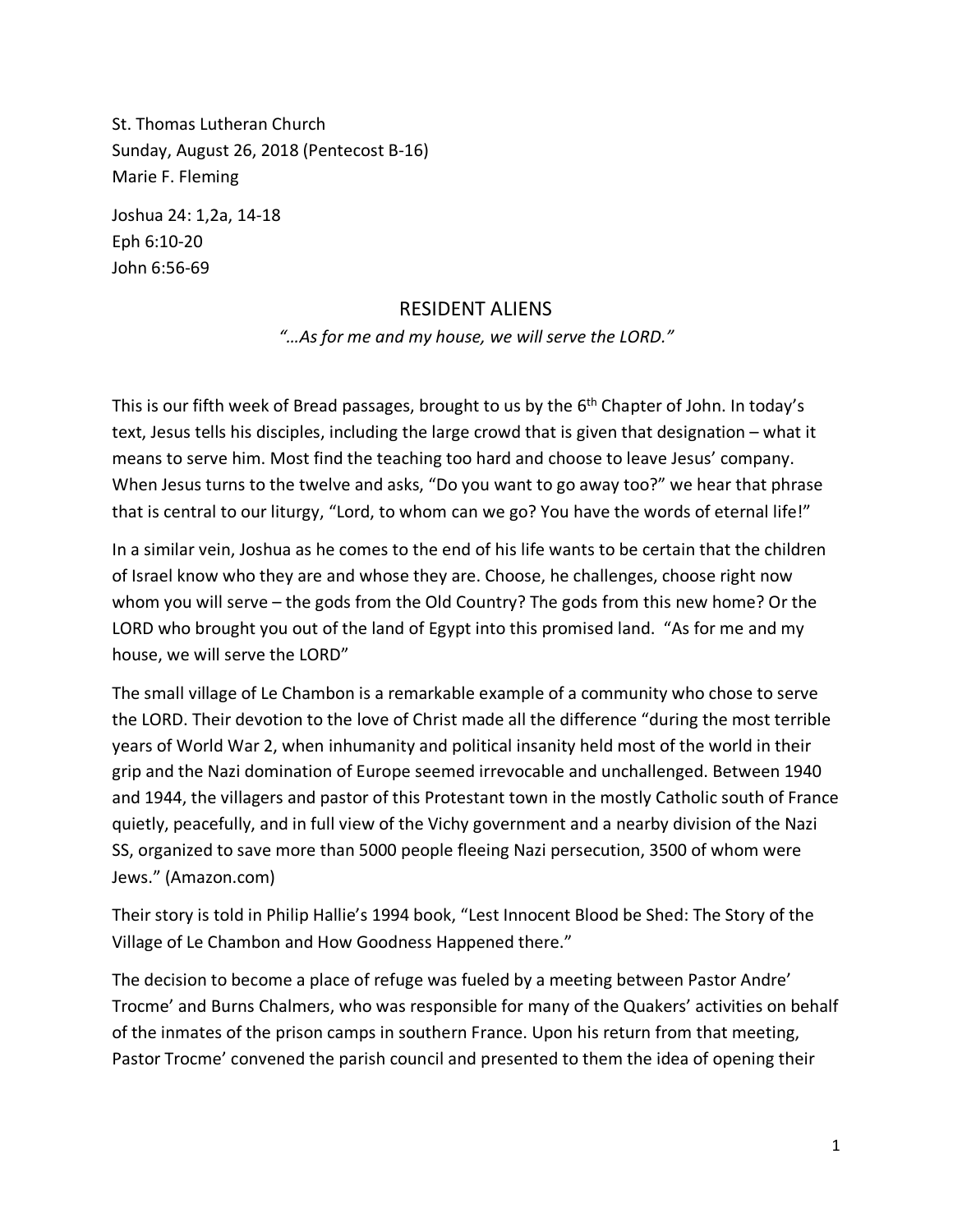village and their own houses to strangers who would bring danger with them. The parish committed to the task in just one meeting. (Hallie)

Pastor Trocme' and his wife, Magda, were the heart and soul of the village's efforts. The two provided strategic and practical leadership (he was involved in organizational liaisons with regional and international groups and, of course, was the community's religious leader. She was the one who met every person who came to the presbytery door with open arms, leading them to her kitchen for a meal; employing her sewing machine to mend or alter clothing; housing them – as did other villagers - for various lengths of time while arrangements were made to move them more deeply into safety. Yes, the Trocmes were examples and pillars in this work, but the Polar Star of selfless love and service that guided them and the rest of the parish was set in place long before the war invaded their world. Magda Trocme explains:

(From website, FacingHistory.org):

"Those of us who received the first Jews did what we thought had to be done—nothing more complicated. It was not decided from one day to the next what we would have to do. There were many people in the village who needed help. How could we refuse them? A person doesn't sit down and say I'm going to do this and this and that. We had no time to think. When a problem came, we had to solve it immediately. Sometimes people ask me, "How did you make a decision?" There was no decision to make. The issue was: Do you think we are all brothers or not? Do you think it is unjust to turn in the Jews or not? Then let us try to help!"

Significantly, part of the Chambonnais' motivation was to prevent their enemies from committing the sin of murder.

Historian Marianne Ruel Robins notes:

"The fact that an entire community participated (or watched and said nothing) is remarkable indeed. The silence observed by the people of the Plateau was an important condition for its success, not simply because it sheltered Jews from external threats, but also because it minimized internal dissent….Silence did not necessarily imply that everyone agreed on the reasons for hiding Jews, but rather that most people came to agree that something ought to be done."

In an interview for Hallie's book, Magda Trocmé reflected on her choices years after the war, she said, "When people read this story, I want them to know that I tried to open my door. I tried to tell people, 'Come in, come in.' In the end I would like to say to people, 'Remember that in your life there will be lots of circumstances where you will need a kind of courage, a kind of decision on your own, not about other people but about yourself.' End of quote.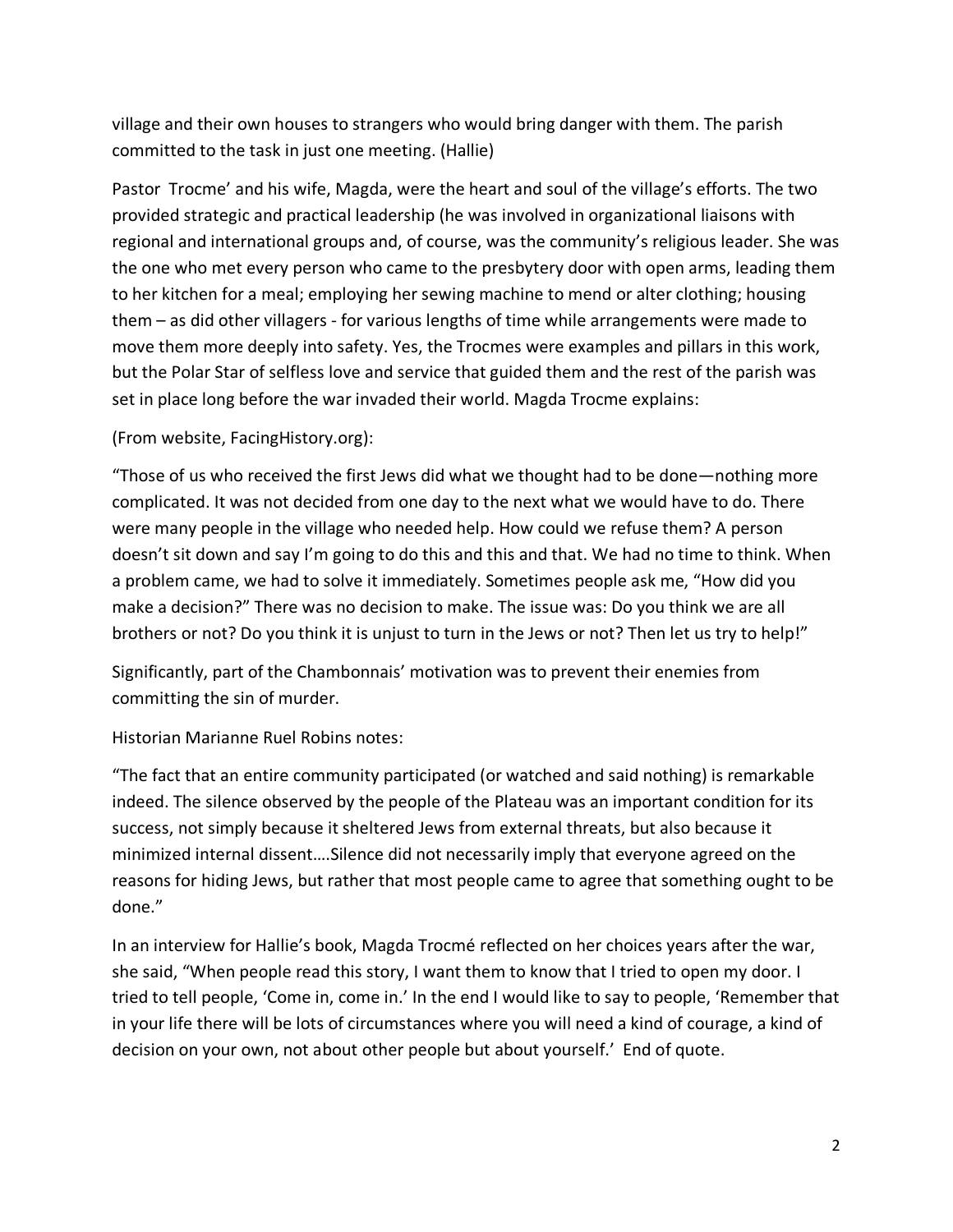And while individuals time and again were called upon to do what needed to be done in real time, trusting their judgment of the situation, it seems clear that their life together is what gave them courage. And when the war came to them, they responded in the only way they knew.

CS Lewis in his "Screwtape Letters" talks about the "two equal and opposite errors into which our race can fall" regarding the existence of evil – which he calls "the devils": One is to disbelieve in their existence, the other is to believe, and to feel an excessive and unhealthy interest in them. The devils themselves are equally pleased by both errors."

The people of Le Chambon were not naïve about the power of evil. Many of them lost their lives defending others. All lost loved ones. But they simply were not daunted by it. They behaved according to a higher power. They acted on their conviction that humans could be redeemed, and a determination to do everything they could do to serve that redemptive work.

I think of the armor Paul writes about. Presbyterian pastor, Doug Bratt, points out that Paul doesn't invite his readers to arm ourselves so that we can terrorize and intimidate others. We arm ourselves to defend ourselves…The defensive nature of the armor with which Paul invites his readers to clad ourselves subverts the tools of Empire which were the daily reality of his readers. Paul recasts these symbols of fear and pain into instruments of peace. This scripture must have been beloved by the Chambonaiss.

One of the devil's most effective wiles is to convince us that our enemies cannot be redeemed.

A recent editorial in the Herald Times featured Daryl Davis, a Jazz musician and devoted peacemaker. The article focused on Davis' efforts at combatting prejudice and hate through conversation. As a young person of color, he experienced racist violence against himself person. He asked, "How can they hate me when they don't even know me?" His search for an answer led to an unlikely relationship with Roger Kelly," who at the time was Maryland's Grand Dragon of the Ku Klux Klan. Over the course of a few years, Kelly's position on race "cracked", until he resigned from his position in the Klan, along with about 200 other members. For Davis, it is a simple formula: "When two enemies are talking, they aren't fighting." "When you are actively listening to someone else, they are passively learning about you." (H-T Aug.20, 2018)

When the soldiers came for Pastor Trocme' the household was eating supper. Ever the gracious host, Magda invited the head of the arresting party, a Mr. Salvani, to join them at table. It was a cold and dreary night, after all, and he must be hungry. Meanwhile, word of the impending arrest spread quickly through the parish and the "community streamed into the presbytery dining room to give their pastor some of their most precious possessions to take with him to prison. While Salvani sat there, cast down and weeping over untasted food." (Hallie)